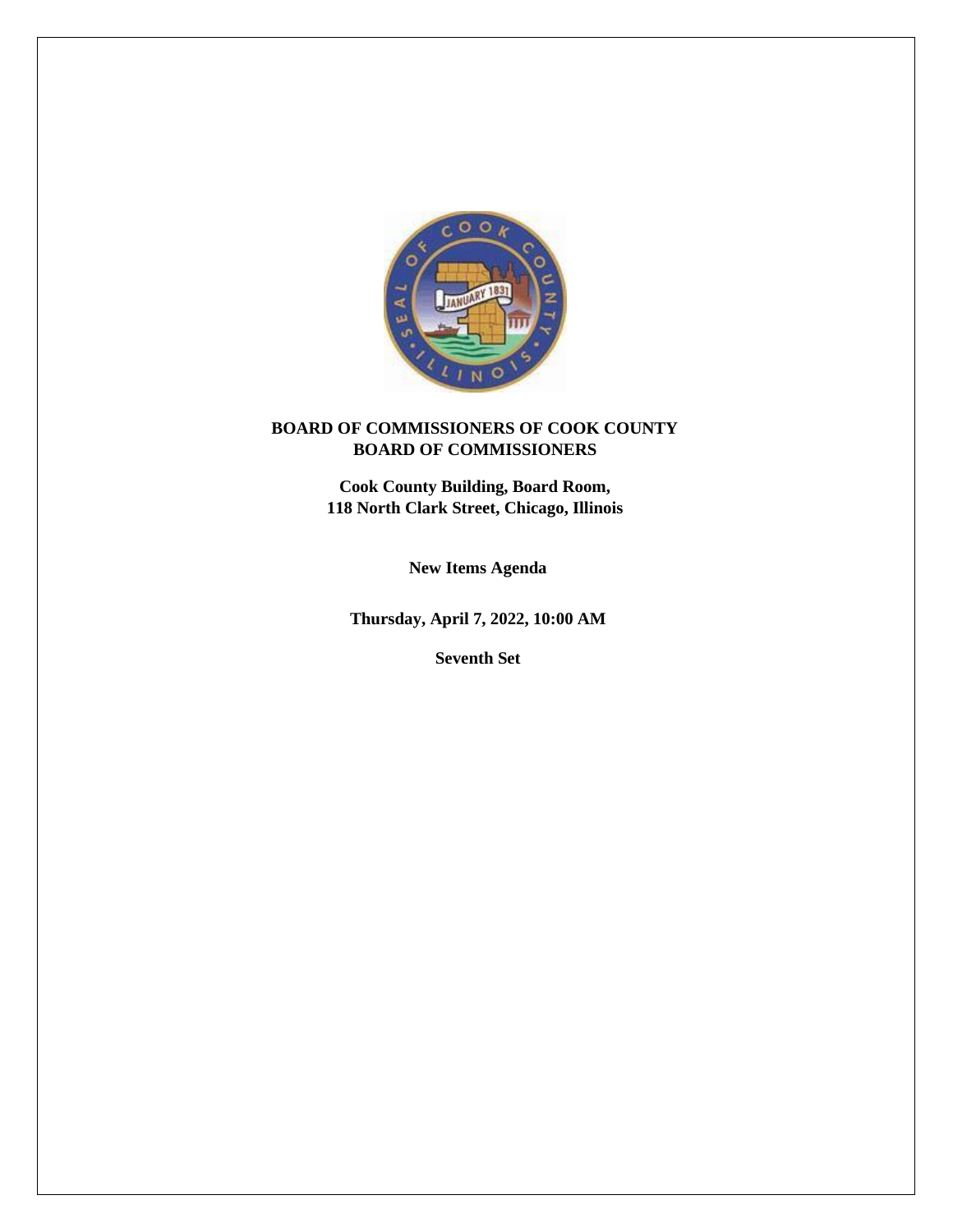## **22-2825**

**Sponsored by:** STANLEY MOORE, DONNA MILLER, DEBORAH SIMS, BRANDON JOHNSON, ALMA E. ANAYA, KEVIN B. MORRISON, BRIDGET DEGNEN, LARRY SUFFREDIN and SCOTT R. BRITTON, Cook County Board of Commissioners

## **PROPOSED ORDINANCE**

# **SALARY REVIEW AND RECOMMENDATION FOR COOK COUNTY ELECTED OFFICIALS WITH TERMS BEGINNING IN DECEMBER OF 2022 AND DECEMBER OF 2024**

**WHEREAS,** the County of Cook ("Cook County" or "County") is a home rule unit pursuant to Article VII, Section 6 of the 1970 Illinois Constitution; and

**WHEREAS**, as a home rule unit, Cook County may exercise any power and perform any function pertaining to its government and affairs; and

**WHEREAS**, Article VII, Section 9(b) of the 1970 Illinois Constitution provides that an increase or decrease in the salary of an elected officer of any unit of local government shall not take effect during the term for which that officer is elected; and

**WHEREAS**, the Local Government Officer Compensation Act (50 ILCS 145/ 1, et seq.) provides that the salary of elected officers of units of local government, including home rule units, shall be fixed at least 180 days before the beginning of the terms of the office; and

**WHEREAS**, the County Sheriff, County Clerk, and County Treasurer will commence new terms of office on December 1, 2022, and the Board of Commissioners, Finance Chairman, President of the Board, Members of the Board of Review, and County Assessor will commence new terms of office on December 5, 2022; and

**WHEREAS**, the Clerk of the Circuit Court of Cook County will commence a new term of office on December 1, 2024; and

**WHEREAS**, the Cook County Board of Commissioners last approved salary increases for the various Cook County elected officials in 2000 via Resolution 00-R-013; and

**WHEREAS**, Resolution 00-R-013 provided for the Circuit Court Clerk's salary to be fixed at \$105,000 commencing on December 1, 2000, and salaries were also fixed and increased commencing in December of 2002 for the Board of Commissioners at \$85,000 from \$61,000; Finance Chair at \$90,000; President at \$170,000 from \$115,000; Assessor at \$125,000 from \$75,000; Board of Review Members at \$100,000 from \$74,000; County Clerk and Treasurer at \$105,000 from \$86,100 and Sheriff at \$160,000 from \$139,633; and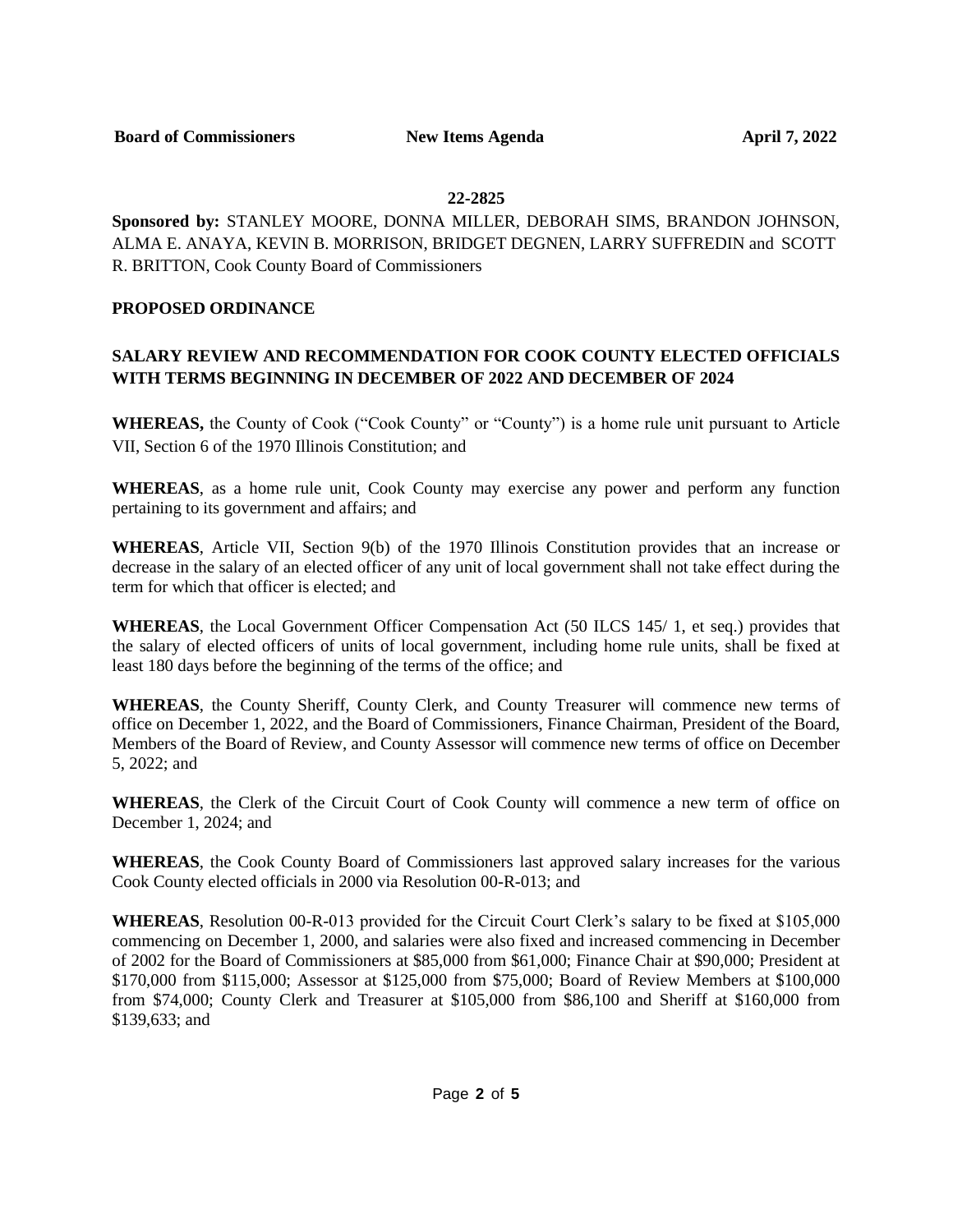### **Board of Commissioners New Items Agenda April 7, 2022**

**WHEREAS**, various other units of local government have increased elected official compensation since the Cook County Board approved salary increases in 2000 and some units of local government have accounted for annual increases throughout an elected officials term tied to increases in the consumer price index; and

**WHEREAS**, in accordance with Resolution 22-5258 approved by the Cook County Board of Commissioners on October 7, 2021, the Cook County Board of Commissioners requested the Cook County Bureau of Human Resources to conduct a compensation and market survey to determine if the current compensation provided is appropriate or if increases are warranted for the following elected offices with new terms beginning in December of 2022:

| 1) | President of the Cook County Board                 |
|----|----------------------------------------------------|
| 2) | Finance Chairman of the Cook County Board          |
| 3) | Each Elected Commissioner of the Cook County Board |
| 4) | <b>Cook County Assessor</b>                        |
| 5) | <b>Cook County Clerk</b>                           |
| 6) | Cook County Sheriff                                |
| 7) | <b>Cook County Treasurer</b>                       |
| 8) | Members of the Board of Review                     |

And if the current compensation is appropriate or if an increase is warranted for the Circuit Court Clerk with a term beginning in December 2024; and

**WHEREAS**, in accordance with Resolution 22-5258 the Bureau of Human Resources has consulted with the Bureau of Finance to analyze the market over the last 20 years; and

**WHEREAS**, the Bureau of Finance has advised that the rate of inflation has increased by 45% over the last 20 years; and

**WHEREAS**, in accordance with Resolution 22-5258 the Bureau of Human Resources engaged the services of a consultant to analyze the peer group that reflects current county population, annual county budget, number of districts or similar within the county, and similar data that illustrates the size and complexity of peer county operations; to validate the compensation and market data collected; and

**WHEREAS**, the consultant calculated the  $25<sup>th</sup>$ ,  $50<sup>th</sup>$  and  $75<sup>th</sup>$  percentiles and the average, minimum and maximum of each compensation component for each office listed above; and

**WHEREAS**, the market data reviewed provides that the County elected official salaries reviewed pursuant to Resolution 22-5258 are below market rate for similarly elected offices; and

**WHEREAS**, the consultant provided a single report to the Bureau of Human Resources which was provided to the Cook County Board of Commissioners in March of 2022 providing compensation components, alternative salary changes, and individual official salary adjustments supported by the market data findings; and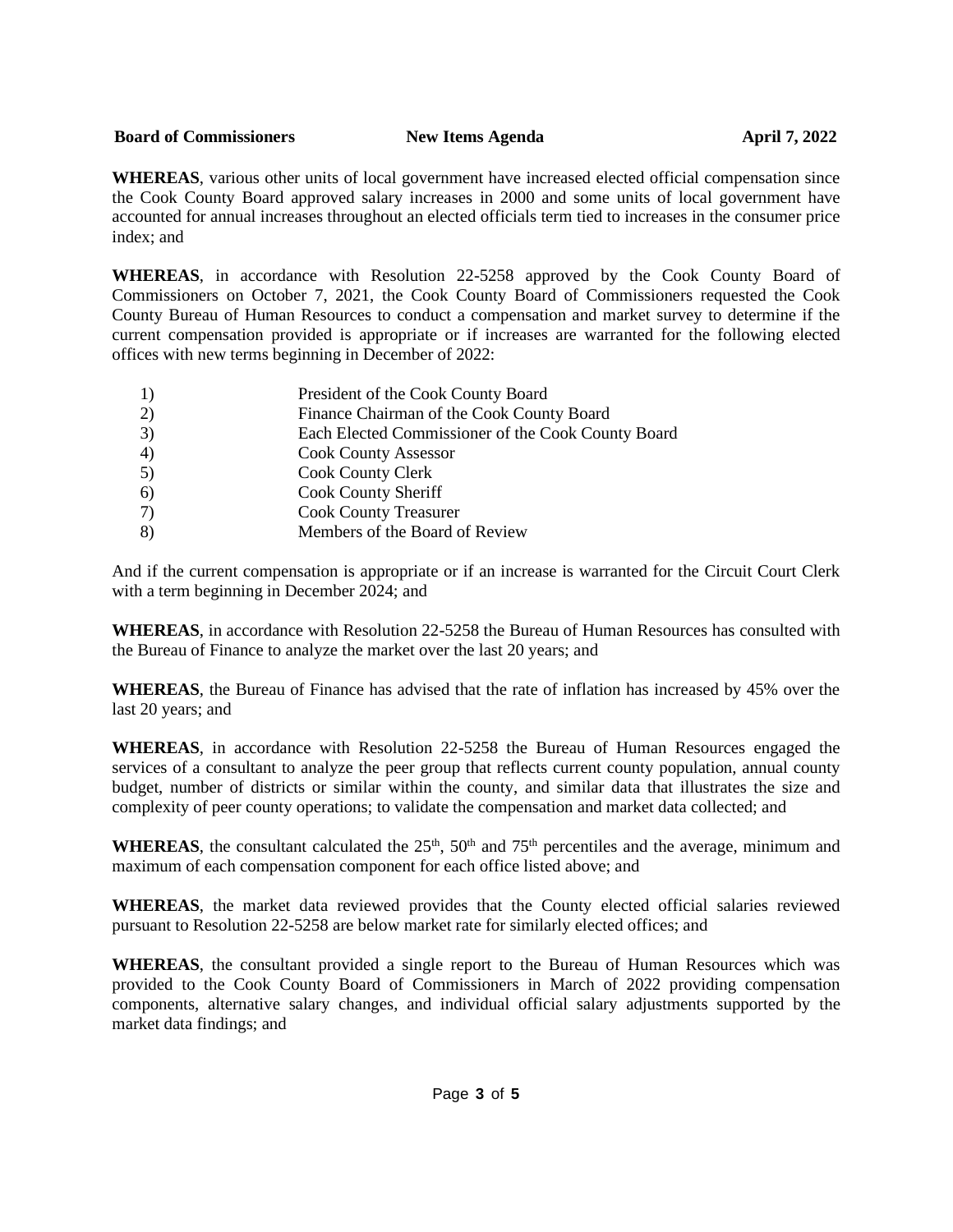### **Board of Commissioners New Items Agenda April 7, 2022**

**WHEREAS**, as a result of the compensation report, the Cook County Board of Commissioners recommends a \_\_\_\_ salary increase in year one of the new term of each office noted herein which is based upon the Chicagoland region Consumer Price Index (CPI) the last 12 months and a \_\_\_ increase or increase based upon the Chicagoland region CPI whichever is less for the remaining three years of the term for each office noted herein.

**NOW THEREFORE BE IT ORDAINED,** that the Cook County Board of Commissioners recognizes that the County Elected Official salaries are below market rate and authorizes a \_\_\_increase in salary for the Cook County Sheriff, Cook County Clerk, and Cook County Treasurer effective December 1, 2022; a increase in salary for the Board of Commissioners, Finance Chairman, President of the County Board, Members of the Board of Review, and County Assessor on December 5, 2022; and a \_\_\_ salary increase for the Clerk of the Circuit Court on December 1, 2024; and

**BE IT FURTHER ORDAINED,** that the Cook County Board of Commissioners recognizes that the increase continues to place many of the County elected offices below the 50<sup>th</sup> mean percentile of salaries for similar offices and hereby authorizes a cost of living increase in the amount of or CPI whichever is lower on December 1, 2023, December 1, 2024 and December 1, 2025 for the Cook County Sheriff, Cook County Clerk and Cook County Treasurer, Board of Commissioners, Finance Chairman, President of the County Board, Members of the Board of Review, and County Assessor; and a cost of living increase in the amount of \_\_\_ or CPI whichever is lower on December 1, 2025, 2026 and 2027 for the Clerk of the Circuit Court; and

**BET IT FURTHER ORDAINED,** that the Cook County Board of Commissioners recognizes and approves the salary increases for each County elected official commensurate with their new terms as follows:

| <b>Elected Office</b> | Current       | Salary FY 2023          | Salary FY 2024          | Salary FY 2025          | Salary FY 2025          |
|-----------------------|---------------|-------------------------|-------------------------|-------------------------|-------------------------|
|                       | <b>Salary</b> | <b>Effective</b>        | <b>Effective</b>        | <b>Effective</b>        | <b>Effective</b>        |
|                       |               | <b>December 1, 2022</b> | <b>December 1, 2023</b> | <b>December 1, 2024</b> | <b>December 1, 2024</b> |
| <b>Cook County</b>    | \$160,000     |                         | Increase Salary by      | Increase Salary by      | Increase Salary by      |
| <b>Sheriff</b>        |               |                         | or CPI                  | $\Gamma$ or CPI         | $\frac{1}{2}$ or CPI    |
|                       |               |                         | whichever is less.      | whichever is less.      | whichever is less.      |
| <b>Cook County</b>    | \$105,000     |                         | Increase Salary by      | Increase Salary by      | Increase Salary by      |
| Clerk                 |               |                         | or CPI                  | or CPI                  | or CPI                  |
|                       |               |                         | whichever is less.      | whichever is less.      | whichever is less.      |
| <b>Cook County</b>    | \$105,000     |                         | Increase Salary by      | Increase Salary by      | Increase Salary by      |
| Treasurer             |               |                         | or CPI                  | or CPI                  | or CPI                  |
|                       |               |                         | whichever is less.      | whichever is less.      | whichever is less.      |

| <b>Elected Office</b> | <b>Current</b> | Salary FY 2023          | Salary FY 2024          | Salary FY 2025          | Salary FY 2026          |
|-----------------------|----------------|-------------------------|-------------------------|-------------------------|-------------------------|
|                       | Salary         | <b>Effective</b>        | <b>Effective</b>        | <b>Effective</b>        | <b>Effective</b>        |
|                       |                | <b>December 5, 2022</b> | <b>December 1, 2023</b> | <b>December 1, 2024</b> | <b>December 1, 2025</b> |
| Each Member of        | \$85,000       |                         | Increase Salary by      | Increase Salary by      | Increase Salary by      |
| the County Board      |                |                         | or CPI                  | or CPI                  | or CPI                  |
| of                    |                |                         | whichever is less.      | whichever is less.      | whichever is less.      |
| Commissioners         |                |                         |                         |                         |                         |
| except the            |                |                         |                         |                         |                         |